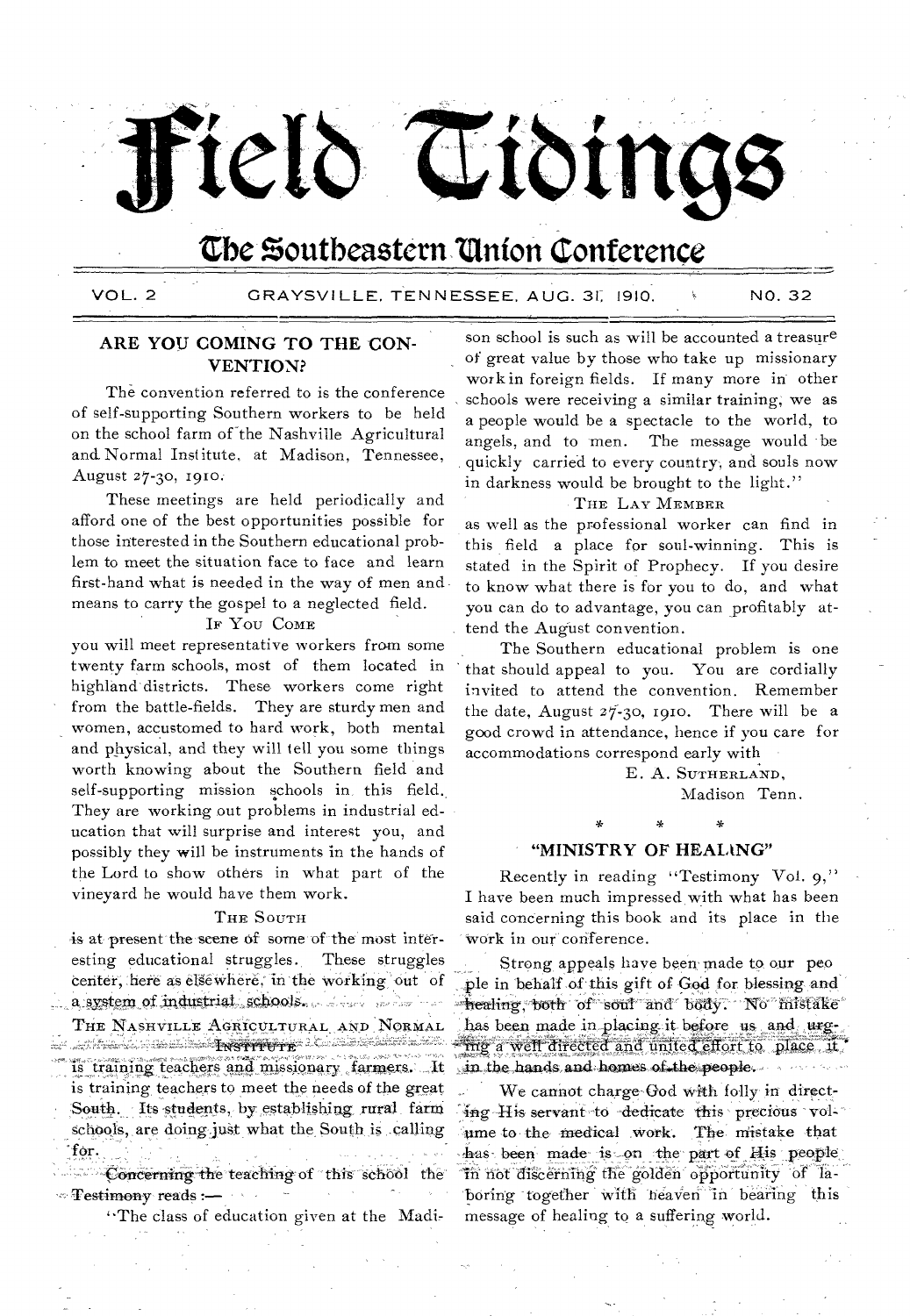For years we have borne testimony that we had a message of health for the world and yet we have been slow to see in this book the very message.

Perhaps our dislike for going to the people as agents has hindered as much as any other one thing. We are all backward about carrying on an aggresive warfare. We are more use to and prefer the defensive side. The Christians armor, Eph. 6, provides not only for a shield and breastplate, but also for a sword. We must not be satisfied' with the passive virtues ; we must also cultivate the active virtues in our Christian experience. We are not to wait for the people to come to us and ask for this truth. We must carry it to them. - The commission is "Go Ye."

The blessings occuring from the sale of this book are not all confined to the people who are in search of health. The Lord's plan are in search of health. is always that in blessing others ; our efforts bless the givers also, thus our own souls will be watered and we will have a blessed experience and share, even here, in the showers of joy. Funds would be gathered which would greatly relieve our institutions, and not least of all many workers. would in this way be developed for our regular book business.

The Lord is urging us forward in this noble work. Tquote Vol., 9, p. 84, 85.  $\cdot$ In such places as Southern California, where thousands of tourists, many of them in search of health and strength, are constantly coming and going, special efforts should be put forth to scatter the bright rays of light and truth. The books 'Ministry of Healing' and 'Christ's Object Lessons' are particularly adapted for us in tourist countries, and every thing possible should be done to place copies of these books in the hands of those who have leisure and are inclined to read. Especially do those who are seeking for restoration of health need the book 'Ministry of Healing,' every favorable opportunity for reaching this class is to' be improved."

Please read the chapters in Vol. 9, "Campmeeting and Publications," and the preceding<br>one. Our people in Florida will understand Our people in Florida will understand these words because these conditions are seen perhaps more fully here than in any other place outside of southern California. All can see that this language applies when such conditions as we have in Florida prevail. Florida must be second, at least, in obligations to carry out these important instructions.

Can we safely neglect this God given work, and be clear in the judgement from the blood of those whom God is sendingamong us every year, and in the most favorable time of their life? Can we expect to hear the "Faithful Servant" and "well done" to "fall upon our ears as the sweetest music ever heard by mortal ears" if we<br>put forth no effort? Can we "enter into" .Can we "enter into" joy when no- sacrifice has bound us to our Lord in ministering for souls?

Is not God placing golden opportunities before us in sending thousands of our felow men among us annually and at a time when their minds are most free from the cares and business<br>of life?

We firmly believe that this is our opportunity for blessing souls. The resources of Florida are somewhat proportional to its relation to the more northern states. Florida looks for these openings. God has given-us this advantage in working for these relief books.

The Medical Evangelestic and canvassing branches are united for a good strong effort to carry this work forward, and we urge our people to join hands and all unite in this noble work. It'has been disclosed by the general body that if each member in our churches would sell-two-copies of "Ministry of Healing" and five LIFE AND HEALTH each year for three years, our health institutions would all be free from their load of debt. It has been voted that the denomination all over the United States unite in this campaign to this end. Will not our church elders and workers take the lead in this work? Take a day for its consideration. Read the chapters referred to in this article and encourage all our people, to take hold with a will. We believe before spring our states can accomplish the task and join others in singing "Florida Free."

You may expect the hearty co-operation of the workers and call upon the canvassers for any help they may be able to render in giving selling points or general instruction. In-the good providence we have here in this same field when these favorable conditions prevail, an institution situated as near ideal as nature can answer to the requirements of the instruction of the Lord, organized in harmony with the Union and general bodies, working in unison with the loyal sister institutions and blessing those who come within its influence. It is in every sense our institution. It is worthy of the loyal and hearty support of all our people. •Not one *single* individual, but the cause in Florida is reaping the benefit of this place which was founded deep in the spirit of sacrifice. Its success is our success. Those who are working manfully and patiently to make it a blessing to the cause, are worthy of our hearty support and earnest prayers. They long, as we ourselves 'sometimes do, for a word of sympathy and assurance of appreciation. Let us not withhold that which will cost us nothing but a word that will rebound with blessings upon ourselves.

Let us unite our earnest- prayers that God will bless those who are laboring early and late in this effort, and make this institution what He sees it can and should be—a praise in the earth.

Yours in the work,

W. L. BIRD, Field Missionary Agent.

### SPECIAL ANNOUNCEMENT

Although the Fireside Correspondence School is open to the admission of students every day in the year, it has been decided to have a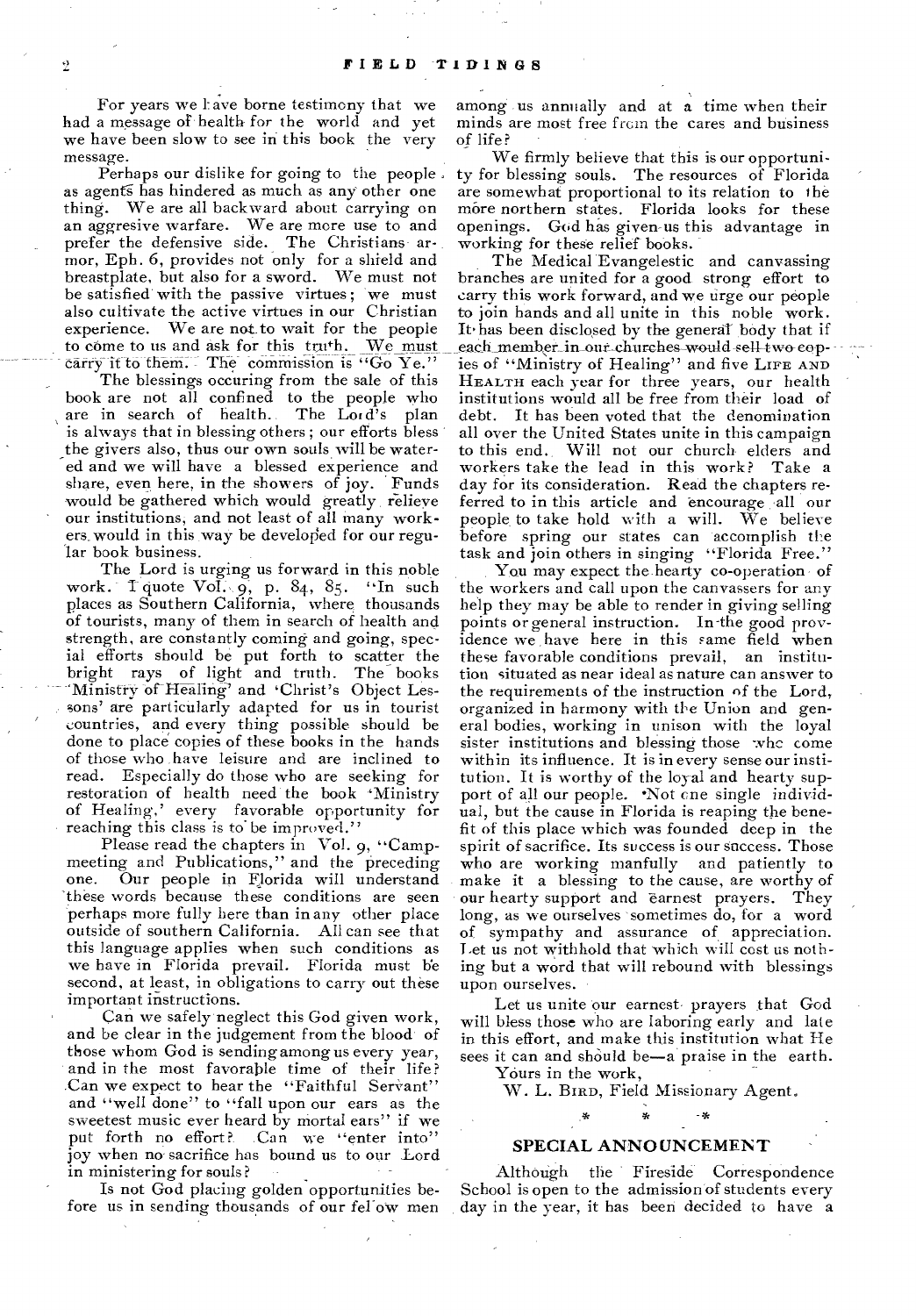### SPECIAL OPENING

for the winter on October 3. The long winter evenings are the favorable time for many of our students to pursue their studies. It will be to the advantage of both student and the school to' start the winter's work together.

### Terms ,

It has been thought best to make a slight advance in the rates of tuition, in order to give our students better service. But all who enroll before October 3, 1910, will be admitted at the old rates, which will be found in the calendars already distributed, and in a special insert in the new edition of our calendar just out. Those who enroll after October 3, will pay the new rates, which are found in the body of the new calendar. Understand that the tuition is the only feature of expense effected by this change. The matricuation fee, books, and postage remain the same. NEW STUDIES

In the new calendar will be found a description of six new studies to be offered this year; : Second year New Testament Greek, first year Latin, Algebra, Stenography, Typewriting and office Routine, and Penmanship.

### INSTRUCTORS

Regular instructors in the various subjects<br>been chosen for the coming year. Their have been chosen for the coming year. names are printed in the new calendar in connection with their subjects.

Send for a calendar, and tell your friends about our special opening.

Address ;

FIRESIDE CORRESPONDENCE SCHOOL, Takoma Park, Washington, D. C.

# RESOLUTIONS PASSED AT THE ANNU-AL MEETING OF THE GEORGIA **CONFERENCE**

T. Resolved :— That we express our gratitude to God for his fostering care and blessings, and that we pledge ourselves anew to Him for more aggressive service in the future.

Whereas, the Lord has graciously provided the facilities for trainig our young people in the establishment of the Southern Training School at Graysville, and,

-Whereas, plans have been provided whereby our young people may earn the necessary means. to meet the expense of attending this school through the scholarship plan, and, ทรง รวม หนึ่ง

Whereas, this plan gives to the persons who prosecute the same an experience in meeting the ...general public, and also insures a direct financial,. gain to the individual, in the  $15\%$  discount. from the school charges, which is allowed every. person who earns a scholarship through the sale *of our* subscription books and the ten-cent maga. zines, therefore,

2. Resolved: $-Fhat we$ , as a conference, urge upon those who should receive the training offered by our-Training School at Graysville, the mportance of taking advantage of the scholarship plan.

Whereas, the Lord has said, "To every man is given his work," and that there is work for our church members to do, therefore,

3. Resolved :- That we put forth special efforts during the coming year by visiting our neigh. bors, giving Bible readings, selling or giving away papers and tracts, and that we will as far as possible sell our good books; that we make an effort to bring at least one person into the truth the coming year, and if possible induce the sane to attend the next camp-meeting.

Whereas, the General Conference has recommended a wide circulation of the book, "Ministry of Healing" on account of the great good that can he accomplished through the circulation of this most excellent book, and since the proceeds will be used for the relief of our Sanitariums, and the establishment of the Medical Missionary work, therefore,

.4. Resolved: —That we, the constituency of the Georgia Conference, will, as soon as possible, arrange to enter upon this campaign in harmony with the following plan:

(a) Secure one copy of "Ministry of Healing" paying cash for the same.

(b) Use this copy as a sample from which to take orders until full quota of six books is disposed of.

(c) As soon as any book is delivered, the money received from its sale to be forwarded immediately to the conference treasurer, the conference treasurer in turn to forward the money to the Union' treasurer.

(d) That the five copies of LIFE AND HEALTH be taken and sold as soon as possible; and this work continued unti4 the full fifteen copies are sold and the money therefrom sent in.

(e) That the state missionary agent and ministers consider this campaign work as part of their responsibilities and do what they can  $i$ r. its furtherance.

(f), That local church elders be asked to keep the Work prominently before their churches until each member has done his part, or until the church as a church has completed its full quota.

5. We recommend that a more earnest of fort be put forth to get all our children and youth into our own denominational schools.

 $6.$  Resolved :— That we endeavor to main- $\tan \theta$  our record of '13 $\theta$ 'per week. for missions and if possible to increase if. In view of the present urgent needs for homes and institutions in our **MS71% -** 

1**40 - 9 • 140 - 9 • 140 - 9 • 140 - 9 • 140 - 9 • 140 - 9 • 140 - 9 • 140 - 9 • 140 - 140 - 140 - 140 - 140 - 140 the field**<br>**7.** We recommend that<br>0.000 fund be made un as \$3.00,000 fund be made up as soon as possible and sent on to the General Conference treasurer.

'8. Resolved: That we improve to the best of our ability every opportunity of disseminating the principles of civil and religious liberty.  $\sigma$ . Resolved  $\sim$  That we demonstrate our appreciation of God's manifold blessings in temporal matters by refusing, individually, to retain *continued on page four*